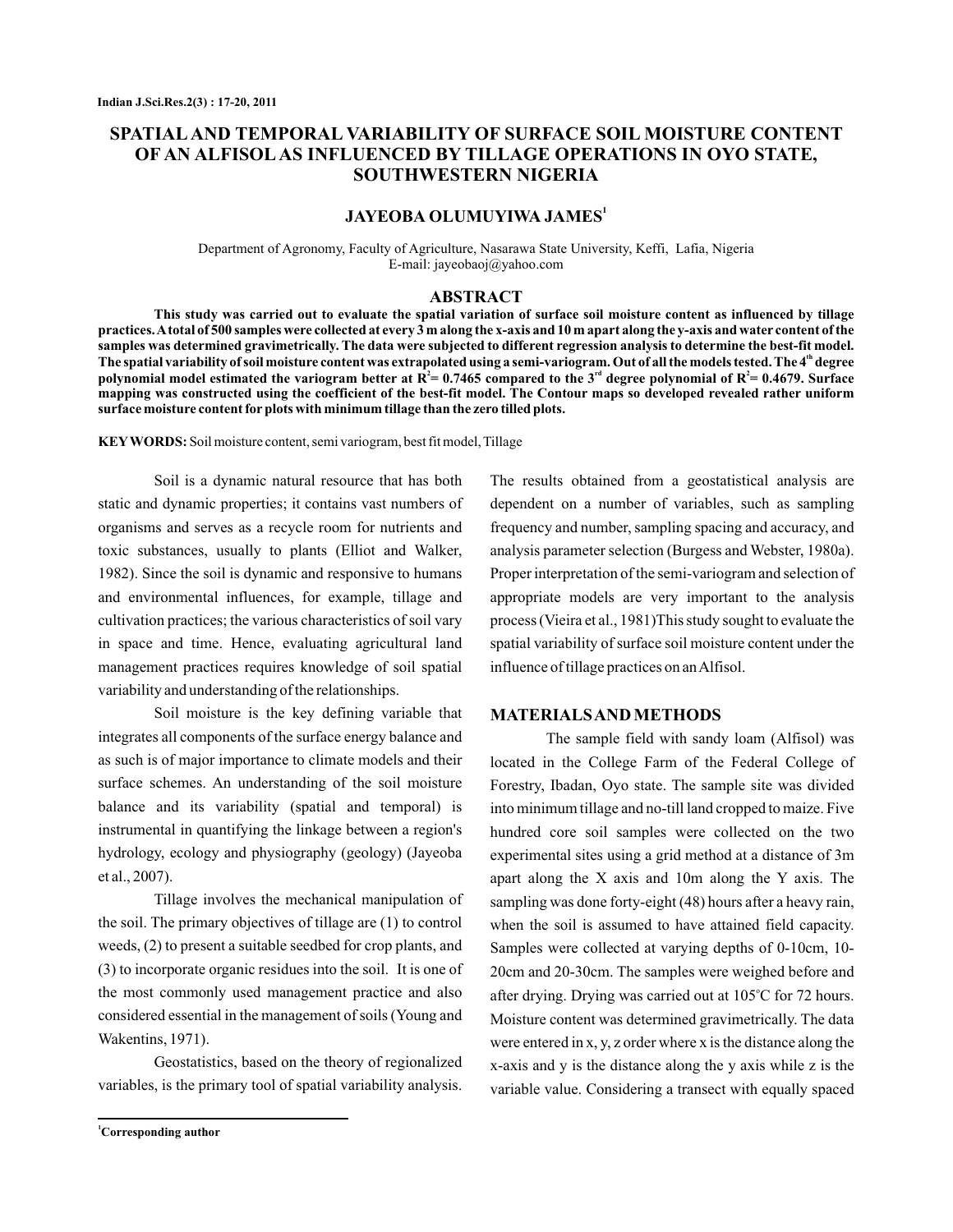samples and measurements of soil moisture (z). FVARIOGRAM directive was use to forms an experimental variogram from a set of values  $Z(x_1)$ ,  $Z(x_2)$ .... $Z(x_n)$  at location  $x_1, x_2...x_n$ . The semi variance  $\gamma(h)$  is estimated as:

$$
\gamma(h) = \frac{1}{2N(h)} \sum_{i=1}^{N(h)} \sum \{ z(X_i) - z(X_i + h) \}^2 \qquad \qquad \dots (1)
$$

where: h is lag distance,

(h) is semi-variance for interval distance class h, γ

zi is measured sample value at point i,

zi+h is measured sample value at point i+h, and

N(h) is total number of pairs for the lag interval h.

Geostatistical analysis and semivariogram model selection were done with GENSTAT WINDOWS version, Geo-statistical procedure (Mvariogram) (Gamma Design Software, Plainwell, Michigan). Mapping of kriged data was done with Surfer version 7 (Golden Software Inc., Golden, Colorado).

### **RESULTSAND DISCUSSION**

Computation of semi-variogram from equation 1 given in the methodology above produced a set of lags and variogram, which were further plotted to estimate the best fitted model, that best extrapolated the spatial variability.

Fig. 1 represents a linear estimate of lag in meters against the variogram, with  $R^2$  (Co-efficient of determination) of 0.1914. This estimate was rather too low to be accepted, hence more graph were also plotted with  $R^2$ of 0.116, 0.1731 and 0.0956 for logarithm, Power and Exponential models respectively. These models failed to produce satisfactory results.

Third degree Polynomial model produced a  $R^2$  of  $0.4679$  while the  $4<sup>th</sup>$  degree Polynomial estimated the variogram at  $R^2 = 0.7456$  (Fig. 3 & 4) which was much better than all the models used.

The  $4<sup>th</sup>$  degree Polynomial model provided the



Fig. 2: 3<sup>rd</sup> degree Polynomial relationship between lag and semi variogram



18 **Indian J.Sci.Res.2(3) : 17-20, 2011**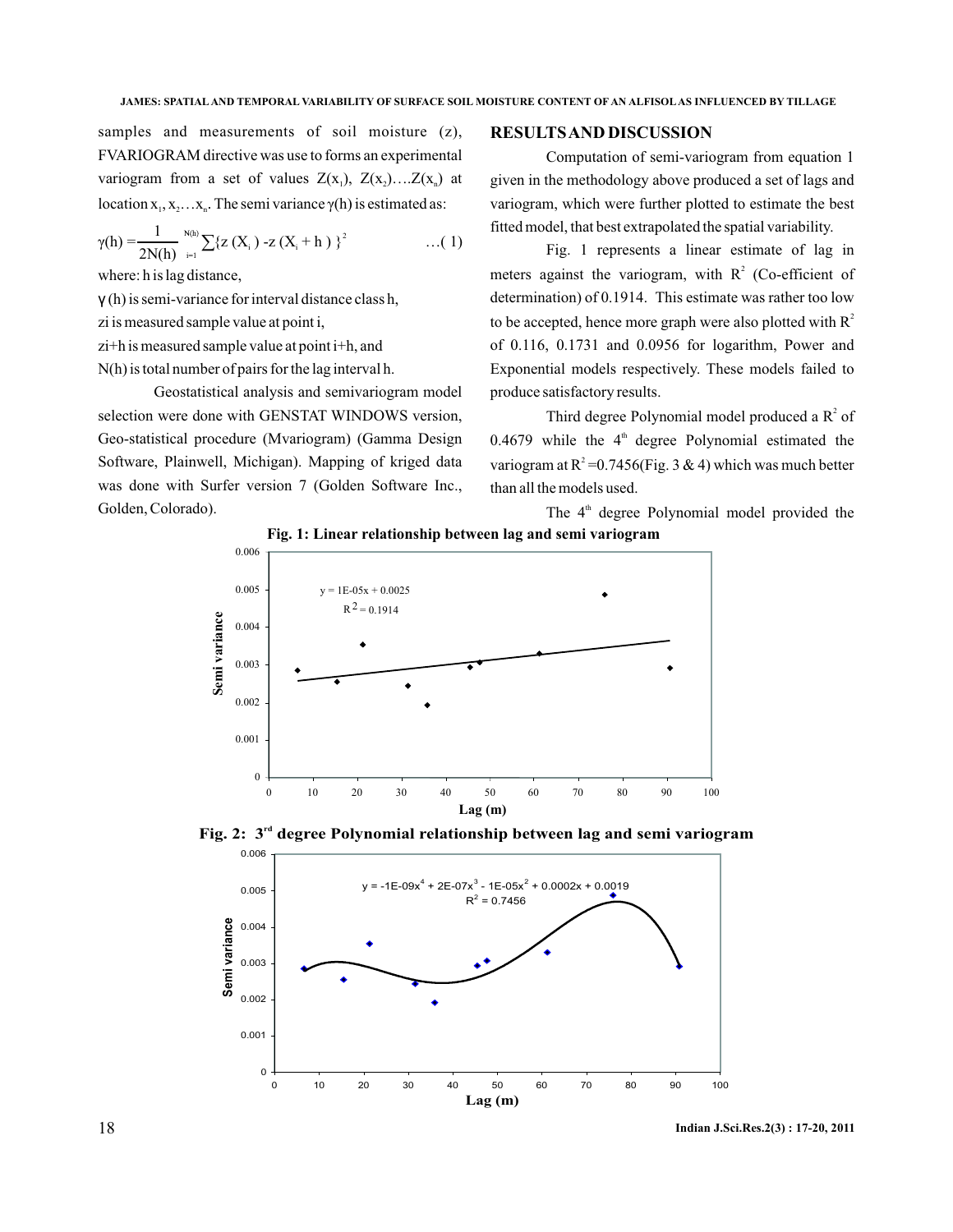

**Fig .3:** 4<sup>th</sup> degree Polynomial relationship between lag and semi variogram

required parameters that were used for the surface mapping of soil moisture isolines as indicated in Fig4.

The relationship indicates that surface moisture content of the field varied in space, with the zero tillage plots having higher but highly varied surface soil moisture than the tilled plots, probably due to mulching effect provided by the residue of the previous season crops. The low surface moisture of the tilled plots might be due to improved porosity and the uniformity of the moisture content might be due to the mixing effect of the tillage operation. Janowicz et al. (2003) wrote that there was a correlation between vegetation cover and soil moisture variability. The trend of their results showed that vegetation cover has the ability to reduce variability in soil, which is also the case in the present study where the samples from the zero tillage showed a strong regularity in the moisture content compared to the minimum tillage (Fig. 4). Various other studies have also shown that patterns of soil moisture are directly related to topographic and vegetative indices. High soil moisture levels have been found to be associated with zones of topographic convergence, while low soil moisture is associated with topographic divergence (Beven and Kirkby,1979; Barling et al., 1994)

Many researchers have studied the frequency distributions of soil moisture parameters. Francis et al. (1986) assessed the relationship between plant cover, incorporated organic matter and soil moisture in a stressed semi-arid Mediterranean environment. They found surface

moisture to be normally distributed, stating that transforming (no indication of the nature of transformation was provided) the data did not produce significant improvements in the correlation between observed and theoretical values.Weekly soil moisture samples of the 0-60 cm horizon, taken from the Barapani region of northern India by Sharma and Singh (1987), were found to follow a truncated normal probability distribution. Vachaud et al. (1985) found as a by-product of the study of soil retention curves and the relationship between soil texture and moisture, that the frequency distribution of soil moisture across a cultivated field in Tunisia was approximately lognormal.

#### **CONCLUSION**

Geostatistics is a useful tool for determining the sampling intensity required to characterize the spatial variability of soil properties with a specified level of precision. Once the average semi-variogram is determined widely spaced measurement can be used to krige value of surface soil moisture contents.

4<sup>th</sup> degree polynomial model provided the required parameters that were used for the surface mapping of soil moisture isolines.